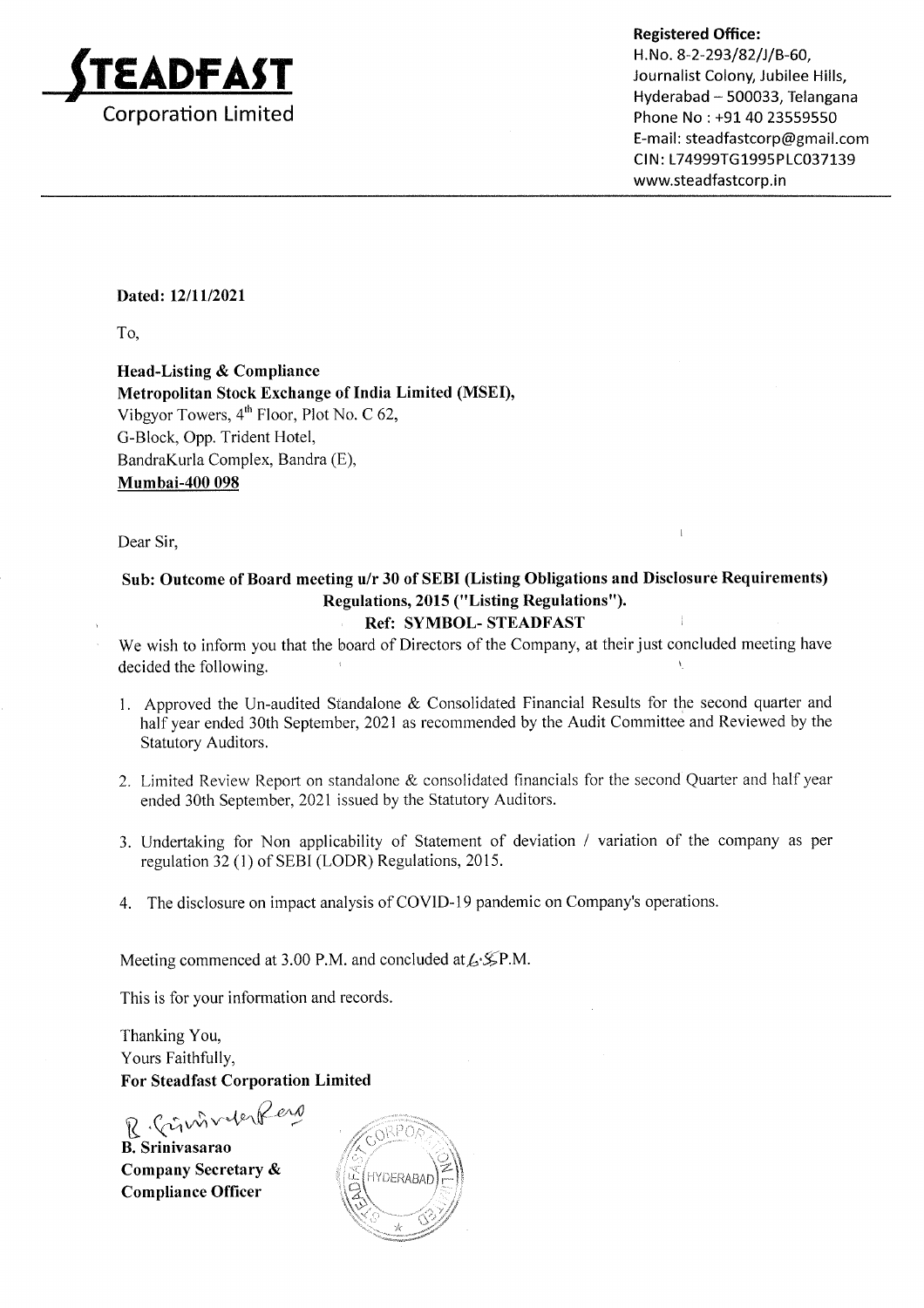

H.No. 8-2-293/82/J/B-60. Journalist Colony, Jubilee Hills, Hyderabad - 500033, Telangana Phone No : +91 40 23559550 E-mail: steadfastcorp@gmail.com CIN: L74999TG1995PLC037139 www.steadfastcorp.in

#### Dated: 12/11/2021

To,

Head-Listing & Compliance Metropolitan Stock Exchange of India Limited (MSED, Vibgyor Towers,  $4<sup>th</sup>$  Floor, Plot No. C 62, G-Block, Opp. Trident IIotel, BandraKurla Complex, Bandra (E), Mumbai-40O 098

#### Dear Sir, Sub: Compliance with Clause 33 of the SEBI (LODR), 2015. Ref: ISIN: INE089B01013 & Symbol: STEADFAST

,rlrtr\*L

With respect to the subject cited above, we wish to inform you that, the board in its meeting held on Friday, the 12'h day of November, 2021 at Registered Office of the Company situated at H.No.8-2- 293/82/J/B-60, Journalist Colony, Jubilee Hills, Hyderabad - 500033, Telangana, inter alia, considered and approved the Un-Audited Standalone & Consolidated Financial Results for the quarter and half year ended 30<sup>th</sup> September, 2021 as recommended by audit committee and approved by the Board of Directors of the Company.

We hereby submit the Copy of Approved Unaudited Standalone & Consolidated Financial Results for the second quarter and half year ended 30<sup>th</sup> September, 2021 and Limited Review Reports.

Meeting commenced at 3.00 P.M. and concluded at  $\frac{\sqrt{5}}{2}$ P.M.

This is for your information and records.

Thanking You,

Yours Faithfully, For Steadfast Corporation Limited

B. Simmonlew

B. Srinivasa Rao Company Secretary & Compliance Officer

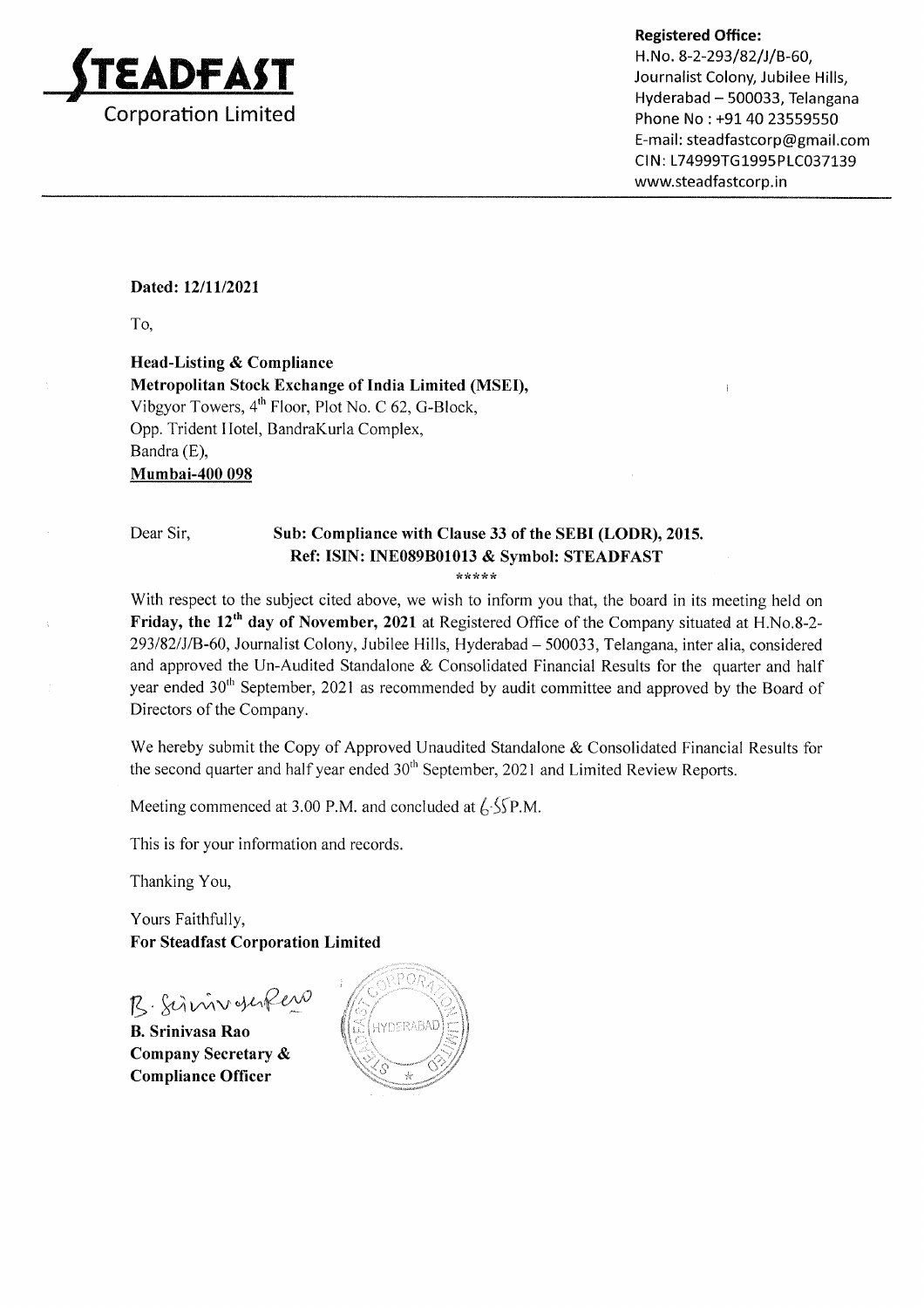

H.No. 8-2-293/82/J/B-60, Journalist Colony, Jubilee Hills, Hyderabad - 500033, Telangana Phone No : +91 40 23559550 E-mail : steadfastcorp@gmail.com CIN: L74999TG1995PLC037139 www.steadfastcorp.in

| <b>Steadfast Corporation Limited</b> |                                                                                                        |            |                      |            |                        |            |                   |
|--------------------------------------|--------------------------------------------------------------------------------------------------------|------------|----------------------|------------|------------------------|------------|-------------------|
|                                      | Standalone Unaudited Financial Results for the Second Quarter and half year ended 30th September, 2021 |            |                      |            |                        |            |                   |
|                                      | <b>Rs.in lakhs except EPS</b>                                                                          |            |                      |            |                        |            |                   |
| S1                                   | <b>Particulars</b>                                                                                     |            | <b>Ouarter</b> ended |            | <b>Half Year ended</b> |            | <b>Year Ended</b> |
| No                                   |                                                                                                        | 30.09.2021 | 30.06.2021           | 30.09.2020 | 30.09.2021             | 30.09.2020 | 31.03.2021        |
|                                      |                                                                                                        | Unaudited  | Unaudited            | Unaudited  | UnAudited              | UnAudited  | <b>Audited</b>    |
|                                      | Income from operations net                                                                             | 4.10       | 4.04                 | 3.07       | 8.14                   | 6.11       | 72.39             |
| 2                                    | Other Income                                                                                           | 6.85       | 10.06                | 11.05      | 16.91                  | 22.82      | 55.76             |
| 3                                    | Total Income $(1+2)$                                                                                   | 10.96      | 14.10                | 14.13      | 25.06                  | 28.93      | 128.15            |
| 4                                    | <b>Expenses</b>                                                                                        |            |                      |            |                        |            |                   |
|                                      | a)Cost of Execution                                                                                    | 0.55       | 0.55                 | 0.39       | 1.10                   | 0.78       | 58.67             |
|                                      | b)Employee benefit expenses                                                                            | 4.41       | 4.42                 | 5.87       | 8.83                   | 10.97      | 23.54             |
|                                      | c)Depreciation and amortisation expense                                                                | 3.22       | 3.18                 | 3.96       | 6.40                   | 8.13       | 15.27             |
|                                      | d)Finance Costs                                                                                        | 0.00       | 0.01                 | 0.00       | 0.01                   | 0.00       | 0.02              |
|                                      | e)Other operating expenses                                                                             | 3.61       | 3.96                 | 2.11       | 7.57                   | 6.14       | 15.44             |
|                                      | <b>Total Expenses</b>                                                                                  | 11.79      | 12.12                | 12.33      | 23.91                  | 26.02      | 112.94            |
| 5                                    | Profit beforeshare in net profit/(loss) of associate/ Firm (3-4)                                       | $-0.83$    | 1.98                 | 1.79       | 1.15                   | 2.90       | 15.21             |
|                                      | Share in net profit/(loss) of Associate / Firm                                                         |            |                      | 1.18       |                        | 1.18       | $-17.90$          |
| 6                                    | <b>Profit Before Tax</b>                                                                               | $-0.83$    | 1.98                 | 2.97       | 1.15                   | 4.08       | $-2.69$           |
| 7                                    | <b>Tax Expense</b>                                                                                     |            |                      |            |                        |            |                   |
|                                      | a)Current tax                                                                                          | 0.45       | 0.00                 | 0.87       | 0.45                   | 1.42       | 0.54              |
|                                      | b)Deferred tax                                                                                         | $-0.09$    | $-0.07$              | $-0.34$    | $-0.16$                | $-0.34$    | $-0.42$           |
| 8                                    | <b>Total Tax Expense</b>                                                                               | 0.37       | $-0.07$              | 0.52       | 0.30                   | 1.07       | 0.12              |
|                                      | <b>Net Profit For The Period</b>                                                                       | $-1.20$    | 2.05                 | 2.44       | 0.85                   | 3.00       | $-2.81$           |
| 9                                    | <b>Other Comprehensive Losses /Income</b>                                                              |            |                      |            |                        |            |                   |
| 10                                   | <b>Total Comprehensive Income</b>                                                                      | $-1.20$    | 2.05                 | 2.44       | 0.85                   | 3.00       | $-2.81$           |
| 11                                   | Paid up equity share capital (Face Value : 10 per share)                                               | 713.10     | 713.10               | 713.10     | 713.10                 | 713.10     | 713.10            |
| 12                                   | <b>Total Other Equity</b>                                                                              |            |                      |            |                        |            | 327.40            |
| 13                                   | Basic and diluted earnings per share (In ₹)                                                            | $-0.02$    | 0.03                 | 0.03       | 0.01                   | 0.04       | $-0.04$           |

Notes: I

The unaudited interim condensed financial statements for the second quarter and halfyear ended September 30,2021 have been taken on record by the Board of Directors at its meeting held on 12 November 2021. The information presented above is extracted from the unaudited interim condensed financial statements. The interim condensed financial statements are prepared in accordance with the Indian Accounting Standards (lnd-AS) as prescribed under Section 133 of the Companies Act, 2013 read with Rule 3 of the Companies (lndian Accounting Standards) Rules, 2015 and Companies (lndian Accounting Standards) Amendment Rules, 2016.

2 Figures have been regrouped and rearranged wherever considered necessary in order to make them comparable with those ofthe current period.

3 The Company operates in a single segment and the results pertain to a single segment.

For Steadfast Corporation Limited

 $\wr$  P ( ) **HYDERABAD** Rt {tK. Vivek Reddy Managing Director DIN:07907507

Place : Hyderabad Date: 12.11.2021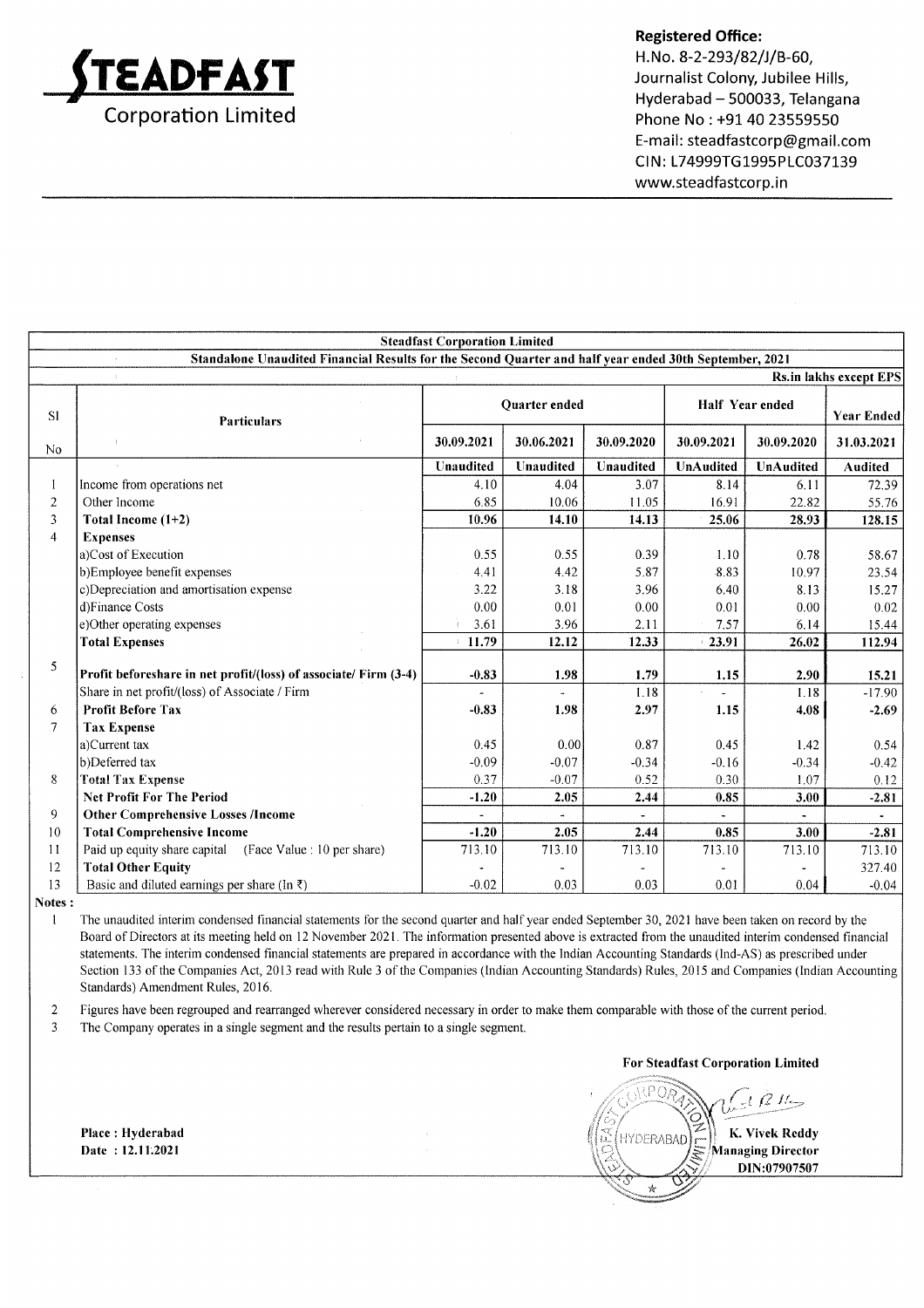| <b>STEADFAST CORPORATION LIMITED</b>                 |                  |                        |  |  |
|------------------------------------------------------|------------------|------------------------|--|--|
| <b>Standalone Balance Sheet As on 30th Sept 2021</b> |                  |                        |  |  |
|                                                      |                  | <b>Amount in Lakhs</b> |  |  |
|                                                      | As at            | As at                  |  |  |
| <b>Particulars</b>                                   | Sept 30,2021     | March 31, 2021         |  |  |
|                                                      | <b>Unaudited</b> | <b>Audited</b>         |  |  |
| <b>I. ASSETS</b>                                     |                  |                        |  |  |
| (1) Non-current assets                               |                  |                        |  |  |
| (a) Property, Plant and Equipment                    | 43.91            | 50.31                  |  |  |
| (b) Other assets                                     | 281.00           | 281.00                 |  |  |
| (c) Financial Assets                                 |                  |                        |  |  |
| (i) Investments                                      | 24.19            | 24.19                  |  |  |
| (d) Deferred tax assets (net)                        | 7.16             | 7.01                   |  |  |
|                                                      |                  |                        |  |  |
| <b>Total non current assets</b>                      | 356.26           | 362.51                 |  |  |
|                                                      |                  |                        |  |  |
| (2) Current Assets                                   |                  |                        |  |  |
| (a) Financial Assets                                 |                  |                        |  |  |
| (i) Trade receivables                                | 40.51            | 25.27                  |  |  |
| (ii) Cash and cash equivalents                       | 585.43           | 599.89                 |  |  |
| (iii) Loans and advances                             |                  |                        |  |  |
| (b) Other current assets                             | 78.54            | 76.26                  |  |  |
| <b>Total current assets</b>                          | 704.48           | 701.42                 |  |  |
|                                                      |                  |                        |  |  |
| <b>TOTAL ASSETS</b>                                  | 1,060.74         | 1,063.93               |  |  |
|                                                      |                  |                        |  |  |
| <b>II. EQUITY AND LIABILITIES</b>                    |                  |                        |  |  |
|                                                      |                  |                        |  |  |
| $(1)$ Equity                                         |                  |                        |  |  |
| (a) Equity share capital                             | 713.10           | 713.10                 |  |  |
| (b) Other equity                                     | 328.24           | 327.40                 |  |  |
| <b>Total equity</b>                                  | 1,041.34         | 1,040.50               |  |  |
|                                                      |                  |                        |  |  |
| (2) Current liabilities                              |                  |                        |  |  |
| (a) Financial liabilities                            |                  |                        |  |  |
| (i) Trade payables                                   | 17.05            |                        |  |  |
| (b) Other current liabilities                        |                  | 21.22                  |  |  |
| (c) Short-term provisions                            | 0.12             | 0.44                   |  |  |
|                                                      | 2.23             | 1.77                   |  |  |
| <b>Total Current liabilities</b>                     | 19.40            | 23.43                  |  |  |
|                                                      |                  |                        |  |  |
| <b>TOTAL EQUITY AND LIABILITIES</b>                  | 1,060.74         | 1,063.93               |  |  |

## For and on behalf of the Board of Directors

 $n$  $\frac{1}{2}$ 

K Vivek Reddy Managing Director DIN: 07907507



Place: Hyderabad Date: 12.11.2021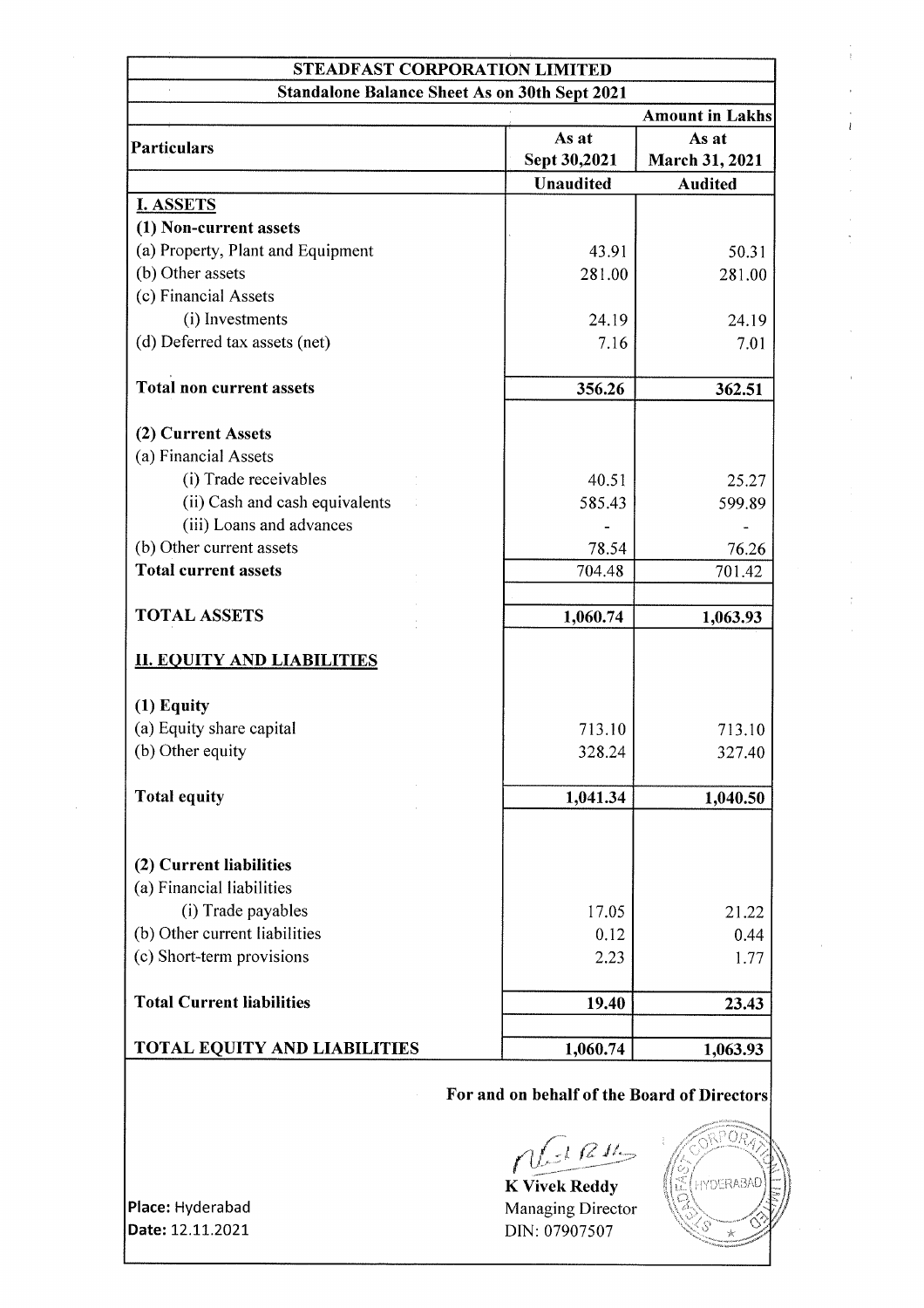# STEADFAST CORPORATION LIMITED

Standalone Cash Flow Statement for the half year ended Sept 30, 2021

|              |                                                                |                    | in INR                    |
|--------------|----------------------------------------------------------------|--------------------|---------------------------|
|              | <b>Particulars</b>                                             | September 30, 2021 | <b>September 30, 2020</b> |
|              |                                                                | <b>Unaudited</b>   | <b>Unaudited</b>          |
| $\mathbf{A}$ | <b>CASH FLOWS FROM OPERATING ACTIVITIES:</b>                   |                    |                           |
|              | Net profit before tax                                          | 1.15               | 4.08                      |
|              | Adjusted for:                                                  |                    |                           |
|              | Depreciation                                                   | 6.40               | 8.13                      |
|              | Interest & other income received                               | (16.91)            | (22.82)                   |
|              | Share of Profits / (Losses) from Subcidaries/JV                |                    | (1.18)                    |
|              | Prov for diminution in value of investment                     |                    |                           |
|              | Loss on sale of / discarded assets (net)                       |                    |                           |
|              | Provision for doubtful debts                                   |                    |                           |
|              | Operating profits before working capital charges               | (9.37)             | (11.78)                   |
|              | Changes in current assets and liabilities                      |                    |                           |
|              | (Increase)/Decrease in Trade Receivables                       | (15.24)            | (0.10)                    |
|              | (Increase)/Decrease in financial and non-financial assets      | (2.28)             | (13.81)                   |
|              | Increase/(Decrease) in financial and non-financial liabilities | (0.32)             | (0.37)                    |
|              | Increase/(Decrease) in Trade payables                          | (4.17)             | (0.66)                    |
|              | Cash generated from operations                                 | (31.38)            | (26.74)                   |
|              | Income taxes paid                                              |                    | 1.94                      |
|              | Net cash generated from operating activities                   | (31.38)            | (28.68)                   |
| $\bf{B}$     | CASH FLOWS FROM INVESTING ACTIVITIES:                          |                    |                           |
|              | Purchase of fixed assets                                       |                    |                           |
|              | Proceeds on sale of fixed assets                               |                    |                           |
|              | Long term loans and advances                                   |                    |                           |
|              | Investment in VHS Health Care                                  |                    |                           |
|              | Interest & other income received                               | 16.91              | 22.82                     |
|              | Net cash used in investing activities                          | 16.91              | 22.82                     |
| $\mathbf C$  | <b>CASH FLOWS FROM FINANCING ACTIVITIES:</b>                   |                    |                           |
|              | Proceeds from issue of share warrants                          |                    |                           |
|              | Proceeds from issue of ESOPs                                   |                    |                           |
|              | Dividends and dividend tax paid during the year                |                    |                           |
|              | Net Cash generated from financing activities                   |                    |                           |
| D            | Net increase / (decrease) in cash and cash equivalents         | (14.47)            | (5.86)                    |
| E            | Cash and cash equivalents at the beginning of the year         | 599.89             | 422.23                    |
| $\mathbf F$  | Cash and cash equivalents at the end of the year               | 585.43             | 416.37                    |
|              | Notes forming part of the financial statements                 |                    |                           |

 $\frac{1}{4}$ 

## For and on behalf of the Board of Directors



 $-1RH$ 

Managing Director DIN: 07907507

Date: 12.11.2021 Place: Hyderabad

 $\mathbf{I}$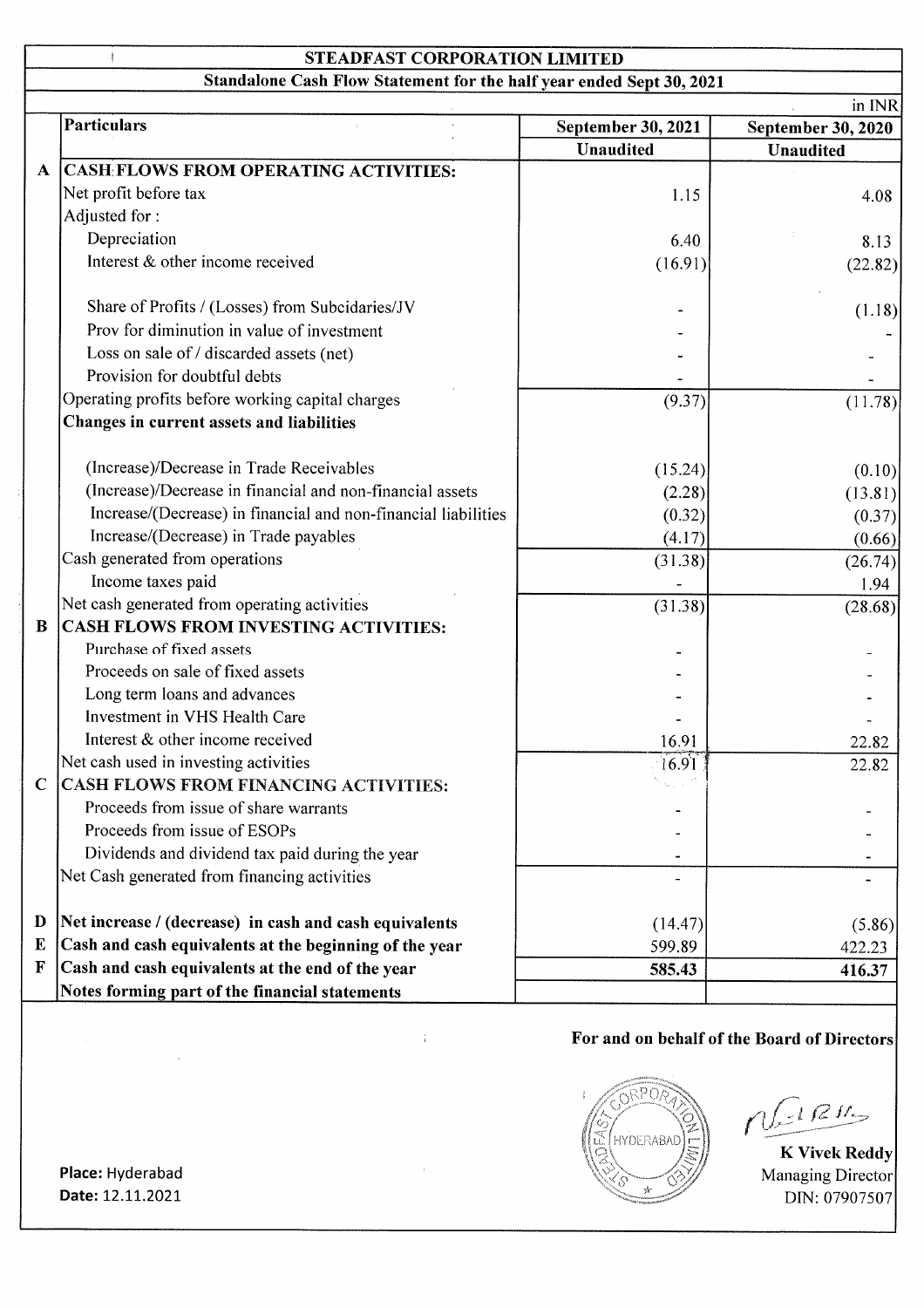

## RAMASAMY KOTESWARA RAO AND CO LLP

CHARTERED ACCOUNTANTS

Independent Auditor's Review Report on Quarterly and Half year ended Unaudited Standalone<br>Financial Results of CompanyPursuant to the Regulation 33 of the SEBI (Listing Obligations and Disclosure Requirements) Regulations, 2015, as amended.

### TO THE BOARD OF DIRECTORS OF M/S STEADFAST CORPORATION LIMITED

 $\mathcal{S}^{\prime\prime}$ 

 $\mathbf{x}$ 

We have reviewed the accompanying statement of unaudited Standalone financial results of M/S STEADFAST CORPORATION LIMITED(the "Company")for the quarterand six months endedSeptember 30, 2021(the "Statement") attached herewith,being submifted by the company pursuant to the requirement of Regulation 33 of the SEBI (Listing Obligations and Disclosure Requirements) Regulations, 2015, as amended.

 $\ell_{\rm max}$  is  $\theta$ This statement, which is the responsibility of the Company's Management and approved by the Company's Board of Directors, has been prepared in accordance with the recognition and measurement principles laid down in Indian Accounting Standard 34, (Ind AS 34) 'Interim Financial Reporting', prescribed under Section 133 of the Companies Act 2013 as amended, read with relevant rules issued thereunder and other accounting principles generally accepted in India. Our responsibility is to express a conclusion on the Statement based on our review.

We conducted our review of the Statement in accordance with the Standard on Review Engagements (SRE) 2410, "Review of Interim Financial Information Performed by the Independent Auditor of the Entity" issued by the Institute of Chartered Accountants of India (ICAI). A review of interim financial information consists of making inquiries, primarily of the Company's personnel responsible for financial and accounting matters, and applying analytical and other review procedures. A review is substantially less in scope than an audit conducted in accordance with Standards on Auditing and consequently does not enable us to obtain assurance that we would become aware of all significant matters that might be identified in an audit. Accordingly, we do not express an audit opinion.

Based on our review conducted as stated above, nothing has come to our attention that causes us to believe that the accompanying statement, prepared in accordance with the aforesaid Indian Accounting Standards("Ind AS") specified under Section. 133 of the Companies Act, 2013 as amended, read with relevant rules issued thereunder and other accounting principles generally accepted in India, has not disclosed the information required fo be disclosed in terms of Regulation 33 of SEBI (Listing Obligations and Disclosure Requirements) Regulations,2Ol5, as amended, including the manner in which it is to be disclosed, or that it contains any material misstatement.

# For Ramasamy Koteswara Rao and Co LLP Chartered Accountants

... FRN.No. 0103965 /5200084

Murali Krishna Reddy Telluri Partner Membership No:223022

UDIN:21223022AAAASV6138

Place: Hyderabad

..,.

Date: l2-lI-2021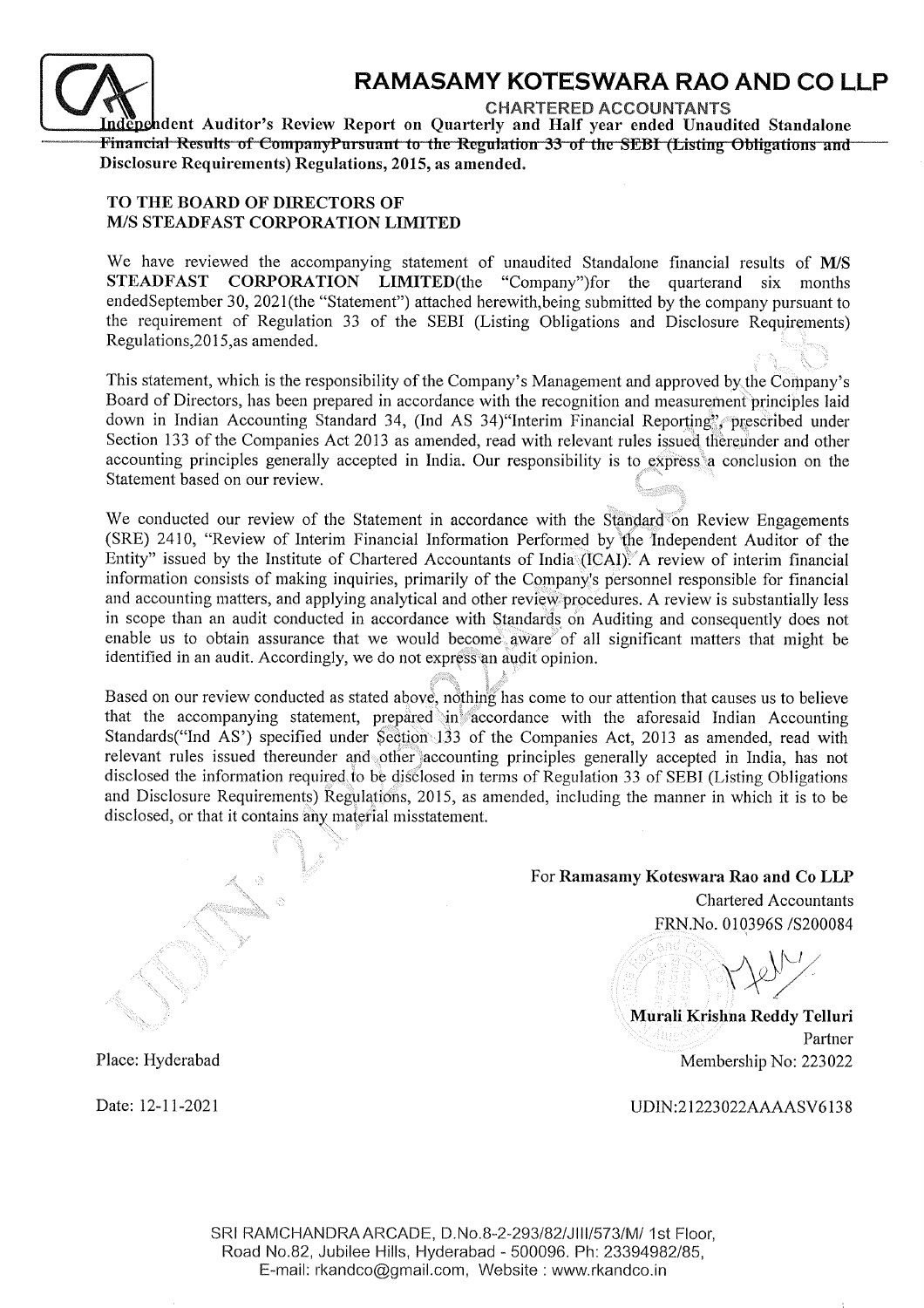

H.No. 8-2-293/82/J/B-60, Journalist Colony, Jubilee Hills, Hyderabad - 500033, Telangana Phone No : +91 40 23559550 E-mail: steadfastcorp@gmail.com CIN: L74999TG1995PLC037139 www.steadfastcorp.in

|                                                                                                          | <b>Steadfast Corporation Limited</b>                          |                  |                       |              |                        |                                  |                   |
|----------------------------------------------------------------------------------------------------------|---------------------------------------------------------------|------------------|-----------------------|--------------|------------------------|----------------------------------|-------------------|
| Consolidated Un-Audited financial results for the second quarter and half year ended 30th September 2021 |                                                               |                  |                       |              |                        |                                  |                   |
|                                                                                                          |                                                               |                  |                       |              |                        | (Amount in Rs. Lakhs except EPS) |                   |
| S1                                                                                                       | <b>Particulars</b>                                            |                  | <b>Ouarter</b> ended  |              | <b>Half Year ended</b> |                                  | <b>Year ended</b> |
| No                                                                                                       |                                                               | 30-09-21         | 30-06-21              | 30-09-20     | 30.09.2021             | 30.09.2020                       | 31.03.2021        |
|                                                                                                          |                                                               | <b>Unaudited</b> | Unaudited             | Unaudited    | Unaudited              | <b>Unaudited</b>                 | Audited           |
|                                                                                                          | Income from operations net                                    | 4.10             | 4.04                  | 34.56        | 8.14                   | 64.20                            | 218.59            |
| $\overline{2}$                                                                                           | Other Income                                                  | 6.85             | 10.06                 | 11.05        | 16.91                  | 22.82                            | 55.76             |
| 3                                                                                                        | Total Income $(1+2)$                                          | 10.96            | 14.10                 | 45.61        | 25.06                  | 87.02                            | 274.35            |
| $\overline{4}$                                                                                           | <b>Expenses</b>                                               |                  |                       |              |                        |                                  |                   |
|                                                                                                          | a)Cost of Execution                                           | 0.55             | 0.55                  | 3.12         | 1.10                   | 4.21                             | 65.33             |
|                                                                                                          | b)Employee benefit expenses                                   | 4.41             | 4.42                  | 14.63        | 8.83                   | 25.16                            | 64.61             |
|                                                                                                          | c)Depreciation and amortisation expense                       | 3.22             | 3.18                  | 17.18        | 6.40                   | 35.02                            | 120.63            |
|                                                                                                          | d)Finance Costs                                               | 0.00             | 0.01                  | 0.00         | 0:01                   | 0.00                             | 0.02              |
|                                                                                                          | e)Other operating expenses                                    | 3.61             | 3.96                  | 7.33         | 7.57                   | 16.62                            | 41.10             |
|                                                                                                          | <b>Total Expenses</b>                                         | 11.79            | 12.12                 | 42.26        | 23.91                  | 81.01                            | 291.69            |
| 5                                                                                                        | Profit beforeshare in net profit/(loss) of associate/Firm (3- |                  |                       |              |                        |                                  |                   |
|                                                                                                          | 4)                                                            | $-0.83$          | 1.98                  | 3.35         | 1.15                   | 6.01                             | $-17.34$          |
|                                                                                                          | Share in net profit/(loss) of JV                              |                  | $\overline{a}$        |              | $\ddot{\phantom{1}}$   |                                  | 0.06              |
| 6                                                                                                        | <b>Profit Before Tax</b>                                      | $-0.83$          | 1.98                  | 3.35         | 1.15                   | 6.01                             | $-17.27$          |
| $\tau$                                                                                                   | <b>Tax Expense</b>                                            |                  |                       |              |                        |                                  |                   |
|                                                                                                          | a)Current tax                                                 | 0.45             | 0.00                  | 1.35         | 0.45                   | 2.38                             | 0.54              |
|                                                                                                          | b)Deferred tax                                                | $-0.09$          | $-0.07$               | $-0.34$      | $-0.16$                | $-0.34$                          | $-0.42$           |
| 8                                                                                                        | <b>Total Tax Expense</b>                                      | 0.37             | $-0.07$               | 1.01         | 0.30                   | 2.04                             | 0.12              |
|                                                                                                          | <b>Net Profit For The Period</b>                              | $-1.20$          | 2.05                  | 2.34         | 0.85                   | 3.96                             | $-17.39$          |
| 9                                                                                                        | <b>Other Comprehensive Losses /Income</b>                     |                  | $\tilde{\phantom{a}}$ | $\mathbf{r}$ | $\mathbf{r}$           | $\blacksquare$                   |                   |
| 10                                                                                                       | <b>Total Comprehensive Income</b>                             | $-1.20$          | 2.05                  | 2.34         | 0.85                   | 3.96                             | $-17.39$          |
| 11                                                                                                       | Paid up equity share capital (Face Value : 10 per share)      | 713.10           | 713.10                | 713.10       | 713.10                 | 713.10                           | 713.10            |
| 12                                                                                                       | <b>Total Other Equity</b>                                     |                  |                       |              |                        |                                  | 331.24            |
| 13                                                                                                       | Basic and diluted earnings per share (In $\bar{z}$ )          | $-0.02$          | 0.03                  | 0.03         | 0.01                   | 0.06                             | $-0.24$           |

Notes :

Place : Hyderabad Date: 12-11-2021

I The unaudited interim condensed financial statements for the second quarter and halfyear ended September 30,2021 have been taken on record by the Board of Directors at its meeting held on 12 November 2021. The information presented above is extracted from the unaudited interim condensed financial statements. The interim condensed financial statements are prepared in accordance with the Indian Accounting Standards (Ind-AS) as prescribed under Section 133 of the Companies Act, 2013 read with Rule 3 of the Companies (Indian Accounting Standards) Rules, 2015 and Companies (Indian Accounting Standards) Amendment Rules, 2016.

Figures have been regrouped and reananged wherever considered necessary in order to make them comparable with those of the current period. 2

3 The Company operates in a single segment and the results pertain to a single segment.

For Steadfast Corporation

 $tR$ 

K Vivek Reddy Managing Director DIN: 0790507

 $\tilde{\mathbf{u}}$ HYDERABAD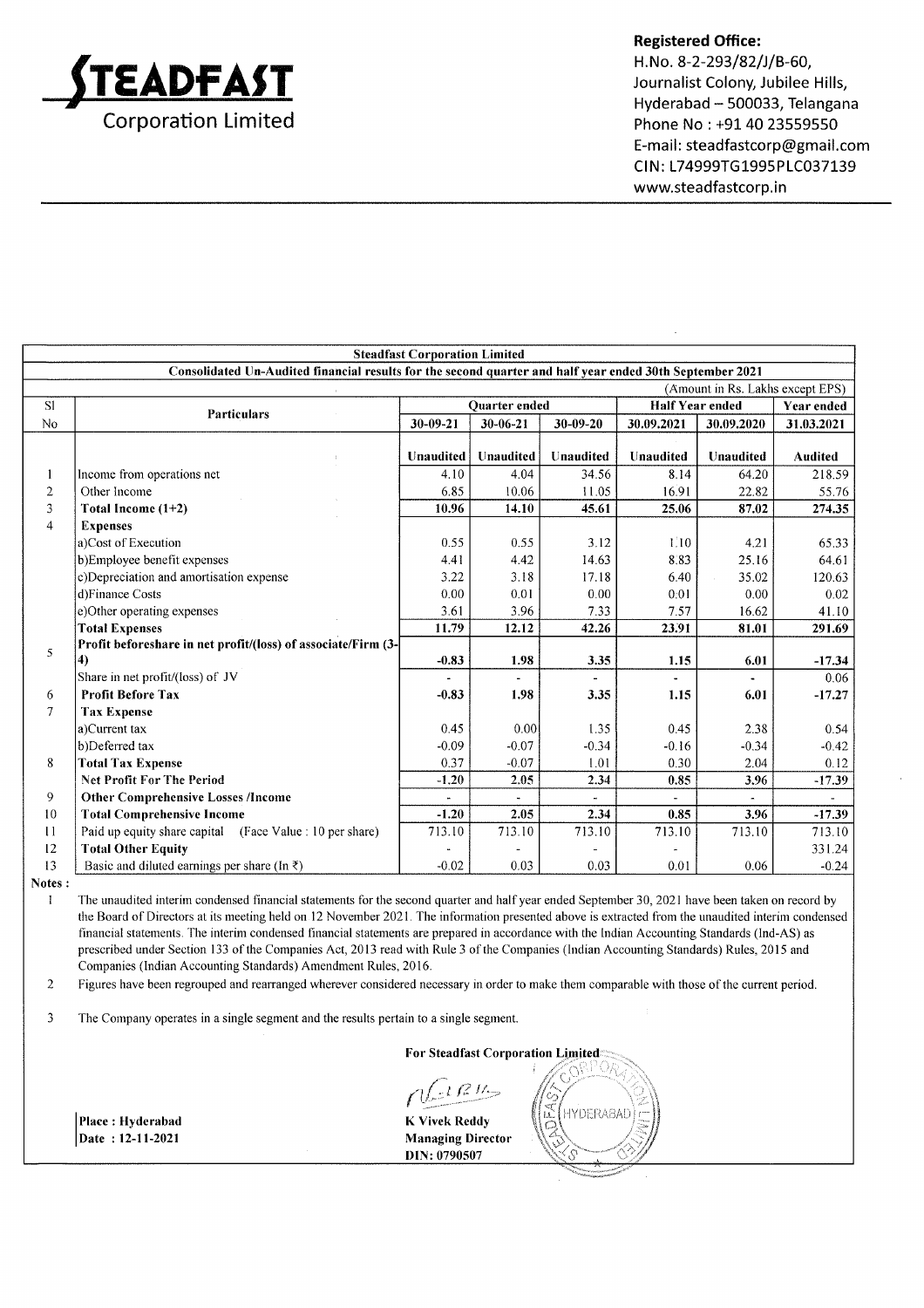## STEADFAST CORPORATION LIMITED Consolidated Balance Sheet As At Sept 30 2021

|                                     |                        | <b>Amount in Lakhs</b>    |  |
|-------------------------------------|------------------------|---------------------------|--|
| Particulars                         | As At<br>30 Sept, 2021 | As At<br>31st March, 2021 |  |
|                                     | <b>Unaudited</b>       | <b>Audited</b>            |  |
| <b>I. ASSETS</b>                    |                        |                           |  |
| (1) Non-current assets              |                        |                           |  |
| (a) Property, Plant and Equipment   | 43.91                  | 291.58                    |  |
| (b) Other assets                    | 281.00                 | 281.00                    |  |
| (c) Financial Assets                |                        |                           |  |
| (i) Investments                     | 28.03                  | 28.03                     |  |
| (d) Deferred tax assets (net)       | 7.16                   | 7.01                      |  |
| <b>Total non current assets</b>     | 360.11                 | 607.62                    |  |
| (2) Current Assets                  |                        |                           |  |
| (a) Financial Assets                |                        |                           |  |
| (i) Trade receivables               | 40.51                  | 25.27                     |  |
| (ii) Cash and cash equivalents      | 585.43                 | 678.87                    |  |
| (iii) Loans and advances            |                        |                           |  |
| (b) Other current assets            | 78.54                  | 80.08                     |  |
| <b>Total current assets</b>         | 704.48                 | 784.22                    |  |
| <b>TOTAL ASSETS</b>                 | 1,064.58               | 1,391.85                  |  |
|                                     |                        |                           |  |
| <b>II. EQUITY AND LIABILITIES</b>   |                        |                           |  |
| (1) Equity                          |                        |                           |  |
| (a) Equity share capital            | 713.10                 | 713.10                    |  |
| (b) Other equity                    | 332.09                 | 331.24                    |  |
| (c) Non Controlling Interest        |                        | 310.14                    |  |
| <b>Total equity</b>                 | 1,045.19               | 1,354.48                  |  |
| (2) Current liabilities             |                        |                           |  |
| (a) Financial liabilities           |                        |                           |  |
| (i) Trade payables                  | 17.05                  | 35.15                     |  |
| (b) Other current liabilities       | 0.12                   | 0.44                      |  |
| (c) Short-term provisions           | 2.23                   | 1.77                      |  |
| <b>Total Current liabilities</b>    | 19.40                  | 37.37                     |  |
|                                     |                        |                           |  |
| <b>TOTAL EQUITY AND LIABILITIES</b> | 1,064.58               | 1,391.85                  |  |
|                                     |                        |                           |  |

## For Steadfast Corporation Limited

**SRPOR**  $t \leq t$ K Vivek Reddy HYDERABAD Managing Director DIN:0790507

Place: Hyderabad Date:12-ll-2021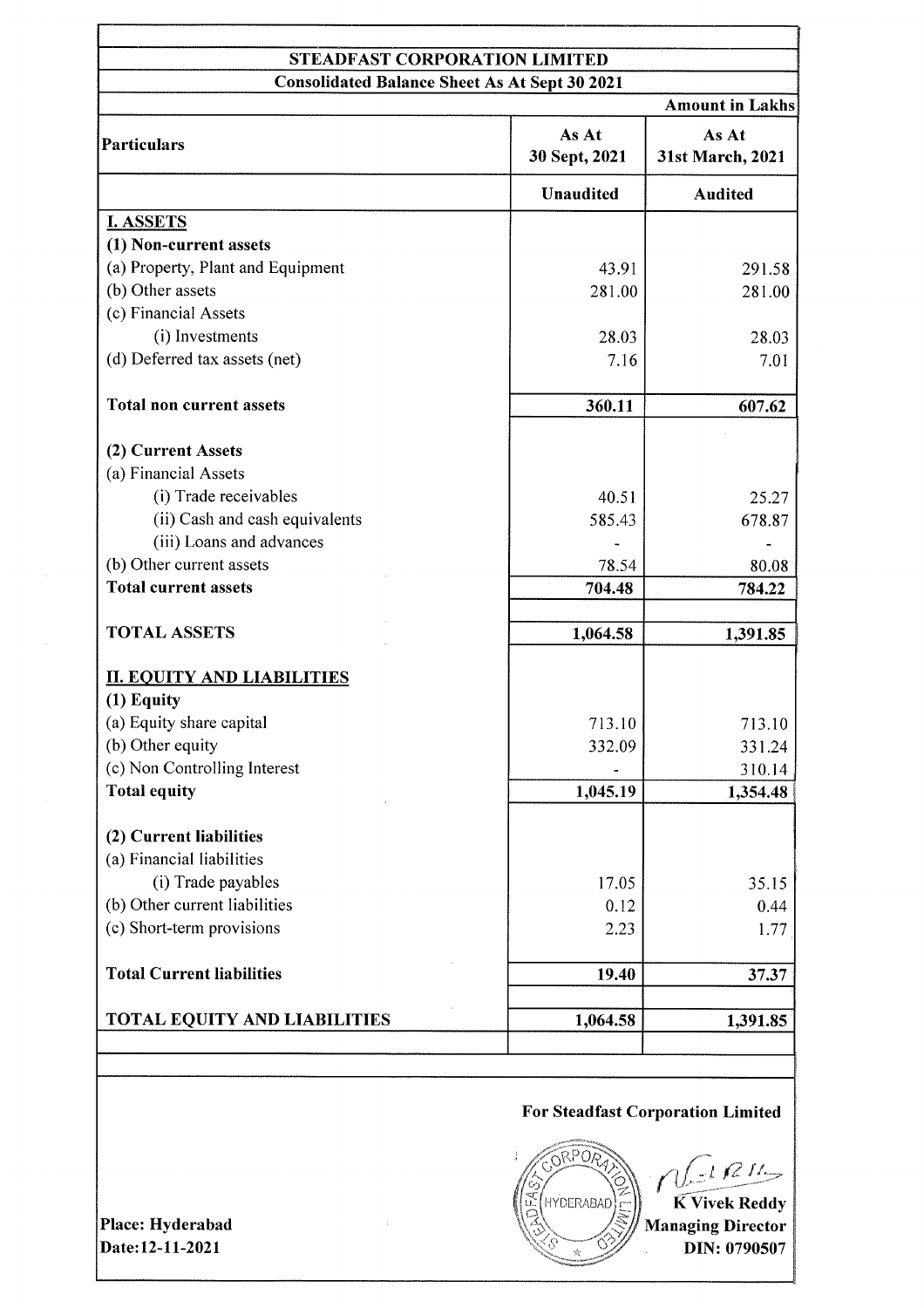| <b>STEADFAST CORPORATION LIMITED</b> |                                                                        |                   |                                                  |  |
|--------------------------------------|------------------------------------------------------------------------|-------------------|--------------------------------------------------|--|
|                                      | Consolidated Cash Flow Statement for the half year ended Sept 30, 2021 |                   |                                                  |  |
|                                      |                                                                        |                   | <b>Amounts in lakhs</b>                          |  |
|                                      | <b>Particulars</b>                                                     | September 30 2021 | September 30 2020                                |  |
|                                      |                                                                        | unaudited         | unaudited                                        |  |
| $\mathbf{A}$                         | <b>Cash Flows From Operating Activities:</b>                           |                   |                                                  |  |
|                                      | Net profit before tax                                                  | 1.15              | 6.01                                             |  |
|                                      | Adjusted for:                                                          |                   |                                                  |  |
|                                      | Depreciation                                                           | 6.40              | 35.02                                            |  |
|                                      | Interest & other income received                                       | (16.91)           | (22.82)                                          |  |
|                                      | Profit on sale of investemnt                                           |                   |                                                  |  |
|                                      | Operating profits before working capital charges                       | (9.37)            | 18.21                                            |  |
|                                      | Changes in current assets and liabilities                              |                   |                                                  |  |
|                                      | (Increase)/Decrease in Trade Receivables                               | (15.24)           | (0.10)                                           |  |
|                                      | (Increase)/Decrease in financial and non-financial assets              | 1.54              | (20.55)                                          |  |
|                                      | Increase/(Decrease) in financial and non-financial liabilities         | (0.32)            | (0.37)                                           |  |
|                                      | Increase/(Decrease) in Trade payables                                  | (18.11)           | 0.27                                             |  |
|                                      | Cash generated from operations                                         | (41.49)           | (2.54)                                           |  |
|                                      | Income taxes paid                                                      |                   | 1.94                                             |  |
|                                      | Net cash generated from operating activities                           | (41.49)           | (4.48)                                           |  |
| $\bf{B}$                             | <b>Cash Flows From Investing Activities:</b>                           |                   |                                                  |  |
|                                      | Purchase of fixed assets                                               |                   | (1.74)                                           |  |
|                                      | sale of Investment                                                     |                   |                                                  |  |
|                                      | Changes in loans and advances                                          |                   |                                                  |  |
|                                      | Interest & other income received                                       | 16.91             | 22.82                                            |  |
|                                      | Net cash used in investing activities                                  | 16.91             | 21.08                                            |  |
| $\mathbf C$                          | <b>Cash Flows From Financing Activities:</b>                           |                   |                                                  |  |
|                                      | Proceeds from issue of share warrants                                  |                   |                                                  |  |
|                                      | Proceeds from issue of ESOPs                                           |                   |                                                  |  |
|                                      | Changes in Minority Interest                                           | (68.86)           | (1.00)                                           |  |
|                                      | Net Cash generated from financing activities                           | (68.86)           |                                                  |  |
|                                      |                                                                        |                   | (1.00)                                           |  |
| D                                    | Net increase / (decrease) in cash and cash equivalents                 | (93.44)           | 15.60                                            |  |
| $\bf{E}$                             | Cash and cash equivalents at the beginning of the year                 | 678.87            | 430.34                                           |  |
| $\mathbf{F}$                         | Cash and cash equivalents at the end of the year                       | 585.43            | 445.94                                           |  |
|                                      | Cash & Cash Equivalents comprise:                                      |                   |                                                  |  |
|                                      | Cash in Hand                                                           | 0.00              | 8.87                                             |  |
|                                      | Balance with Banks in Current A/c                                      | 202.34            | 64.72                                            |  |
|                                      | Balance with Banks in Deposit A/c                                      | 383.08            | 372.35                                           |  |
|                                      | Total Cash & Cash Equivalents:                                         | 585.43            | 445.94                                           |  |
|                                      |                                                                        |                   | For and on behalf of the Board of Directors      |  |
|                                      |                                                                        |                   | $dRH_7$                                          |  |
|                                      | Place: Hyderabad<br>Date: 12-11-2021                                   | <b>HYDERABAD</b>  | <b>K Vivek Reddy</b><br><b>Managing Director</b> |  |

K Vivek Reddy Managing Director DIN: 7907507

்

'S  $\dot{\mathcal{R}}$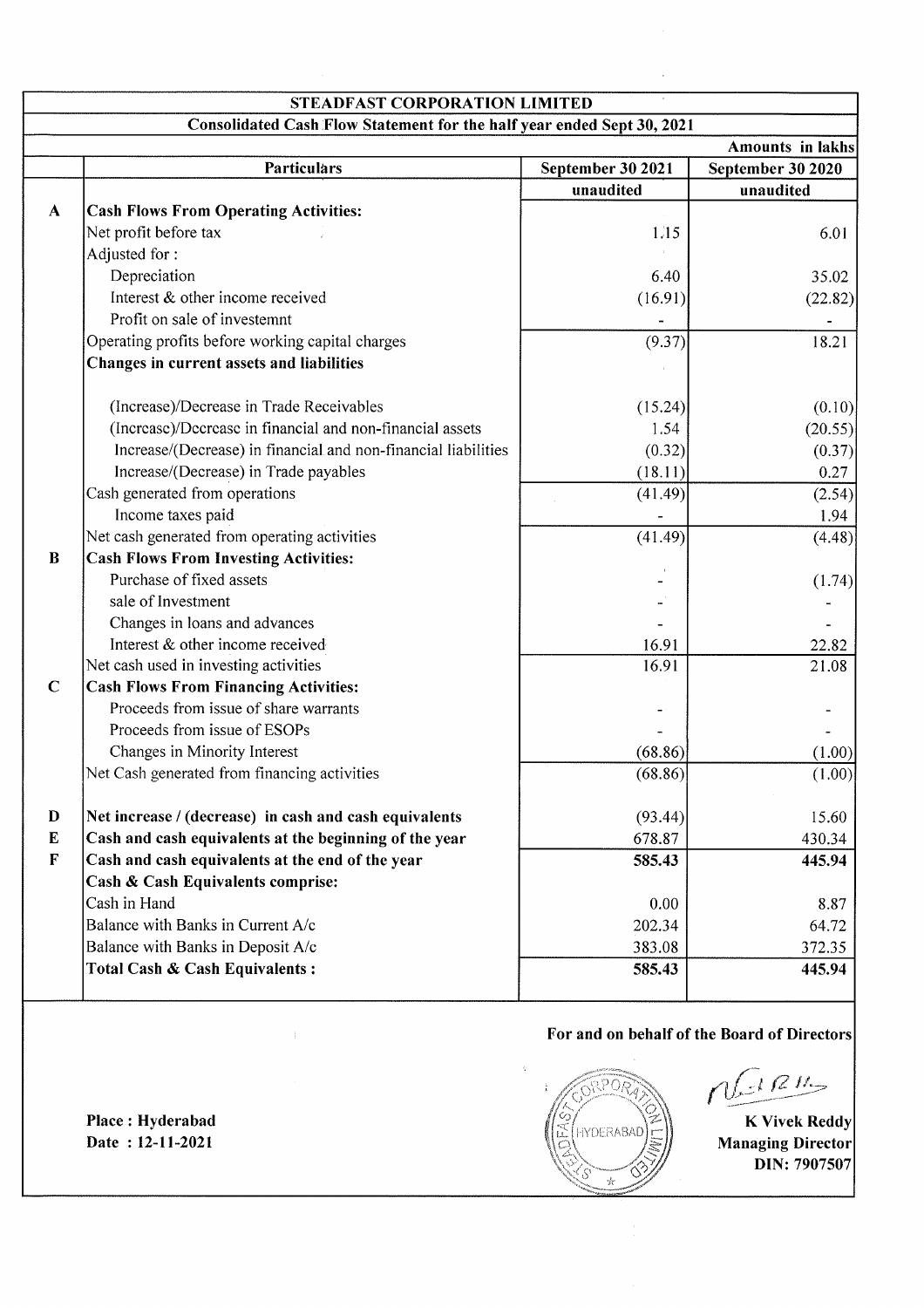

CHARTERED ACCOUNTANTS

Independent Auditor's Review Report on Quarterly and Half year ended Unaudited Consolidated Financial Results of Company Pursuant to the Regulation 33 of the SEBI (Listing Obligations and Disclosure Requirements) Regulations, 2015, as amended.

### TO THE BOARD OF DIRECTORS OF M/S STEADFAST CORPORATION LIMITED

We have reviewed the accompanying statement of Unaudited Consolidated Financial Results of M/S STEADFAST CORPORATION LIMITED (the "Parent") and its subsidiaries (the Parent and its subsidiaries together referred to as "the Group") for the quarter and six months ended September 30, 2021(the "Statement") attached here with, being submitted by the parent pursuant to the requirement of Regulation 33 of the SEBI (Listing Obligations and Disclosure Requirements) Regulations, 2015, as amended.

 $i' \in \mathcal{N}_i$ This statement, which is the responsibility of the Parent's Management and approved by the Company's Board of Directors, has been prepared in accordance with the recognition and measurement principles laid down in Indian Accounting Standard 34, (Ind'AS.3\$) {'Interim Financial Reporting", Prescribed under section 133 of the Companies Act 2013 as amended, read with relevant rules issued thereunder and other accounting principles generally accepted in India. Our responsibility is to express a conclusion on the Statement based on our review.

We conducted our review of the Statement in accordance with the Standard on Review Engagements (SRE) 2410, "Review of Interim Financial Information Performed by the Independent Auditor of the Entity" issued by the Institute of Chartered Accountants of India (ICAI). A review of interim financial information consists of making inquiries, primarily of the Company's personnel responsible for financial and accounting matters, and applying analytical and other review procedures. A review is substantially less in scope than an audit conducted in accordance with Standards on Auditing and consequently does not enable us to obtain assurance that we would become aware of all significant matters that might be identified in an audit. Accordingly, we do not express an audit opinion.

The statement includes the results of the following entity:

i.^

1. M/s. RAUS-SCL (JV), Hyderabad (Associate entity)

i. Based on our review conducted as stated above, nothing has come to our attention that causes us to believe that the accompanying statement, prepared in accordance with the aforesaid Indian Accounting Standards ("Ind AS') specified under Section 133 of the Companies Act, 2013 as amended, read with relevant rules issued thereunder and other accounting principles generally accepted in India, has not disclosed the information required to be disclosed in terms of Regulation 33 of SEBI. (Listing Obligations and Disclosure Requirements) Regulations, 2015, as amended including the manner in which it is to be disclosed, or that it contains any material misstatement.

### For Ramasamy Koteswara Rao and Co LLP

Chartered Accountants<br>FRN.No. 010396S /S200084 toude

Murali Krishna Reddy Telluri Partner Place: Hyderabad Membership No: 223022 Date: 12-11-2021 UDIN: 21223022AAAASW5464

t .= '.'' '=

> SRI RAMCHANDRA ARCADE, D.No.8-2-293/82/JIII/573/M/ 1st Floor, Road No.B2, Jubilee Hills, Hyderabad - 500096. Ph: 23394982185, E-mail: rkandco@gmail.com, Website : www.rkandco.in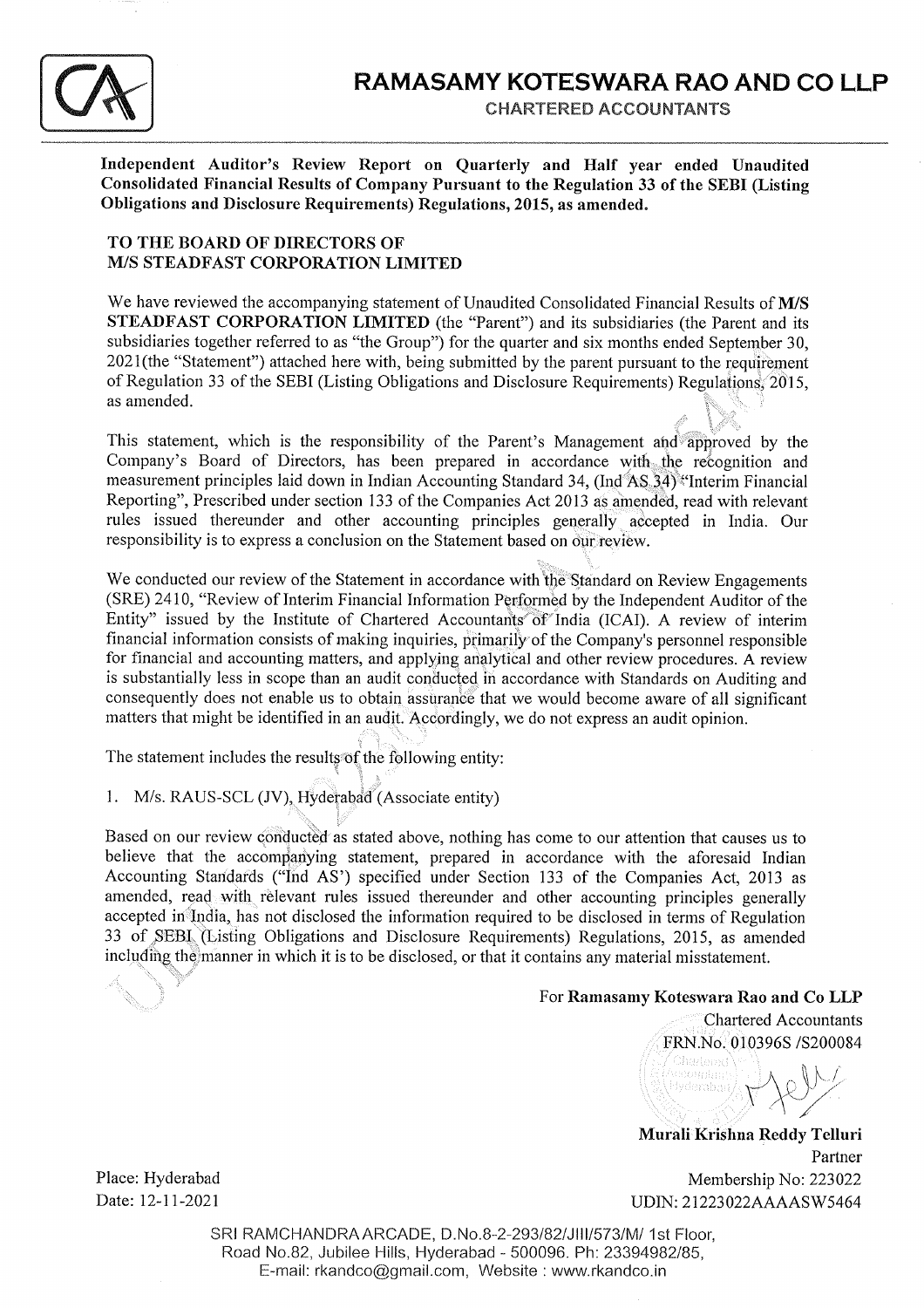

Hyderabad - 500033, Telangana Phone No: +91 40 23559550 E-mail: steadfastcorp@gmail.com CIN: L74999TG1995PLC037139 www.steadfastcorp.in

### Dated: 12/11/2021

To,

Head-Listing & Compliance Metropolitan Stock Exchange of India Limited (MSEI), Vibgyor Towers,  $4<sup>th</sup>$  Floor, Plot No. C 62, G-Block, Opp. Trident Hotel, BandraKurla Complex, Bandra (E), Mumbai-4O0 098

Dear Sir,

 $\ddot{ }$ 

## Sub: Undertaking for Non applicability of Statement of deviation / variation to the company as per regulation 32 (1) of SEBI (LODR) Regulations,2015. Ref: Ref: ISIN: INE089B01013 & Symbol: STEADFAST

Pursuant to SEBI circular- CIR/CFD/CMD1/162/2019 dated 24<sup>th</sup> December, 2019 regarding Format on Statement of Deviation or Variation for proceeds of public issue/rights issue/preferential issue, Qualified Institutions Placement (QIP) etc., in reference to Regulation 32(l) of SEBI (Listing Obligations and Disclosure Requirements) Regulations,2075, we would like to inform that the said Regulation 32(1) is not applicable for the Company as we have not raised funds and hence not submitting Annexure A as per the SEBI circular.

This is for your information and records.

Thanking You, Yours faithfully, For Steadfast Corporation Limited

t (2 M

K. Vivek Reddy Managing Director DIN-07907507

**IYDERABAC**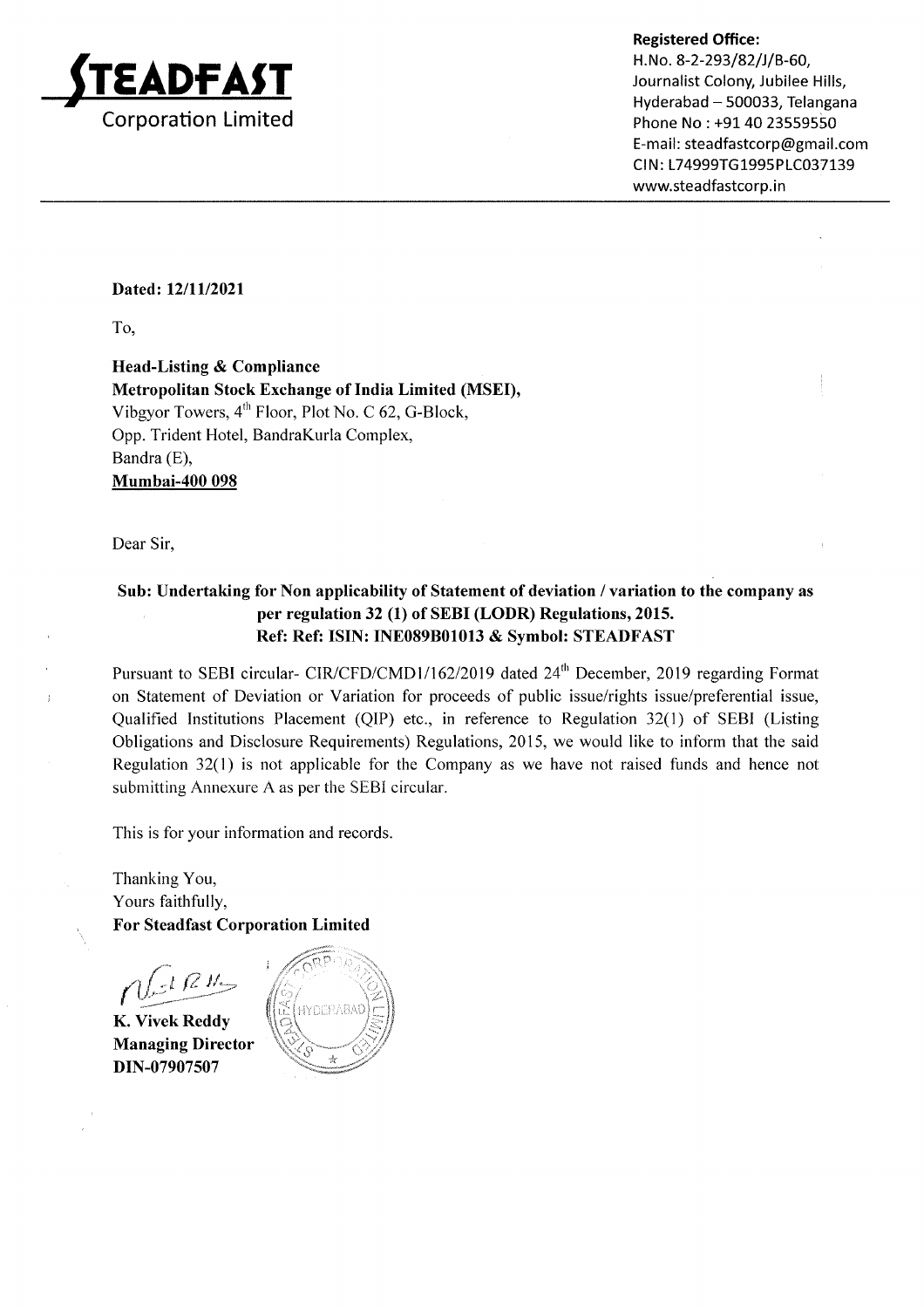

H. No. 8-2-293/82/J/B-60, Journalist Colony, Jubilee Hills, Hyderabad - 500033, Telangana Phone No : +91 40 23559550 E-mail: steadfastcorp@gmail.com CIN: L74999TG1995PLC037139 www.steadfastcorp.in

 $\mathcal{S}^{\mathbf{s}}$  . Then

r-

### Dated: l2/ll/2021

To,

The Head - Listing & Compliance Metropolitan Stock Exchange of India Ltd. (MSEI) Vibgyor Towers, 4th floor, Plot No C 62, G - Block, Opp. Trident Hotel, BandraKurla Complex, Bandra (E), Mumbai - 400 098

Dear Sir,

## Sub: Intimation under Regulation 30 of the SEBI (Listing Obligations and Disclosure Requirements) Regulations. 2015 with reference to SEBI Circular bearing reference no. SEBIIHO/CFD/CMDIICIRIP/2020/84 dated 20th Mav. 2020

We would Iike to inform you the impact of COVID-19 pandemic and ensuing nation-wide lockdown on the Company pursuant to Regulation 30 of the SEBI (Listing Obligations and Disclosure Requirements) Regulations, 20 15.

|                | Impact of the Co VID-19 pandemic     | During the Second quarter the operations of the           |
|----------------|--------------------------------------|-----------------------------------------------------------|
|                | on the business                      | Company was not impacted. Hence there was no impact       |
|                |                                      | on the business of the Company                            |
| 2              | Ability to maintain operations       | During the quarter the operations of the Company have     |
|                | including the factories/units/office | done. There was no barriers to operations of the          |
|                | spaces functioning and closed        | Company                                                   |
|                | down                                 |                                                           |
|                |                                      | The registered Office was also opened during the quarter. |
| 3              | Schedule, if any, for restarting the | As stated above in Point 2.                               |
|                | operations                           |                                                           |
| $\overline{4}$ | Steps taken to ensure smooth         | The Company issued COVID-19 alerts and guidelines         |
|                | functioning of operations            | from time to time and adopted suitable measures to safe   |
|                |                                      | guard the employees and for smooth functioning of         |
|                |                                      | operations. The Company has taken adequate safety         |
|                |                                      | measures including thermal checkup at entry level, self-  |
|                |                                      | sanitizing, wearing masks within our premises, social     |
|                |                                      | distancing and multiple levels of sanitizations at work   |
|                |                                      | places.                                                   |
|                |                                      |                                                           |
|                |                                      | All the safety measures are being followed on an ongoing  |
|                |                                      | basis to prevent the spread of virus.                     |
| 5              | Estimation of the future impact of   | The Pandemic of Covid-19 virus brought about              |
|                | COVID-19 on its operations           | disruptions in the Construction industry which could      |
|                |                                      | JERABA.                                                   |

### Disclosures on impact analysis of COVID-19 pandemic on Company's operations